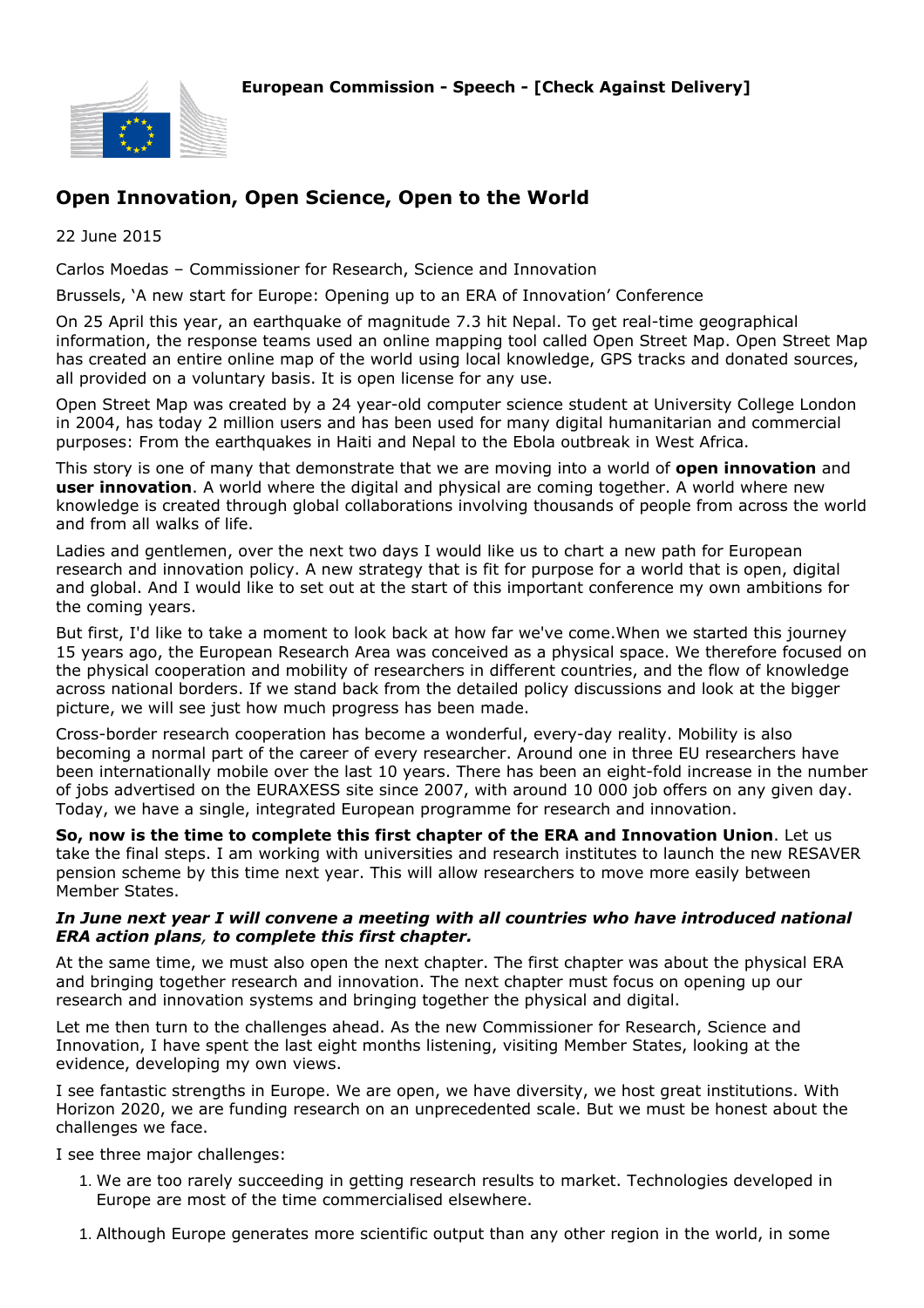areas we fall behind on the very best science. At the same time, there is a revolution happening in the way science works. Every part of the scientific method is becoming an open, collaborative and participative process.

1. Europe punches below its weight in international science and science diplomacy. Our collective scientific importance should be matched by a more active voice in global debates.

So, In order to overcome these three challenges I see three strategic priorities:

Open Innovation,

Open Science, and

Openness to the World.

So what do I mean exactly?

Let's start with Open Innovation!

Open innovation is about involving far more actors in the innovation process, from researchers, to entrepreneurs, to users, to governments and civil society. We need open innovation to capitalise on the results of European research and innovation. This means creating the right ecosystems, increasing investment, and bringing more companies and regions into the knowledge economy. I would like to go further and faster towards open innovation.

First, I believe we need to do more to create a regulatory environment for innovation to flourish. How do we make sure that legislative processes that take several years can adapt to technologies that evolve every month? How do we make sure that regulation is based on an innovation principle as well as a precautionary principle?

Second, if we compare the investment levels between the EU and the US one of the biggest differences in the ecosystem is venture capital. There is far less venture capital in Europe, and venture capital funds do not have the scale or scope to grow companies from early stage to mid-cap and from mid-cap to global players.

### *I would like to address this problem head on through the development of one or several European Fund of Funds that will invest in new generations of great European innovative companies*

Third, we need new actions to get more innovation impact out of Horizon 2020. One way we can do this is to create real synergies with the Structural Funds.

## *Together with Commissioner Cretu, I plan to introduce a "seal of excellence" for applicants that are evaluated as excellent but cannot obtain financing from Horizon 2020, to help them access Structural Funds. This will start with applicants to the SME instrument.*

This will allow regions to support their most promising companies – those companies that are recognized as excellent at European level.

Fourth, Horizon 2020 has made a huge step forward in supporting innovation. I am very proud of this. But I also see that Europe does not yet have a world class scheme to support the very best innovations in the way that the European Research Council is the global reference for supporting excellent science.

## *So I would like us to take stock of the various schemes to support innovation and SMEs under Horizon 2020, to look at best practice internationally, and to design a new European Innovation Council. This is not for tomorrow, but I believe we should discuss it as a major element under the mid term review of Horizon 2020.*

Then there's Open Science which is the theme of today's discussions!

I am convinced that excellent science is the foundation of future prosperity, and that openness is the key to excellence. We are often told that it takes many decades for scientific breakthroughs to find commercial application.

Let me tell you a story which shows the opposite. Graphene was first isolated in the laboratory by Profs. Geim and Novoselov at the University of Manchester in 2003 (Nobel Prizes 2010). The development of graphene has since benefitted from major EU support, including ERC grants for Profs. Geim and Novoselov. So I am proud to show you one of the new graphene products that will soon be available on the market.

This light bulb uses the unique thermal dissipation properties of graphene to achieve greater energy efficiencies and a longer lifetime that LED bulbs. It was developed by a spin out company from the University of Manchester, called Graphene Lighting, as is expected to go on sale by the end of the year.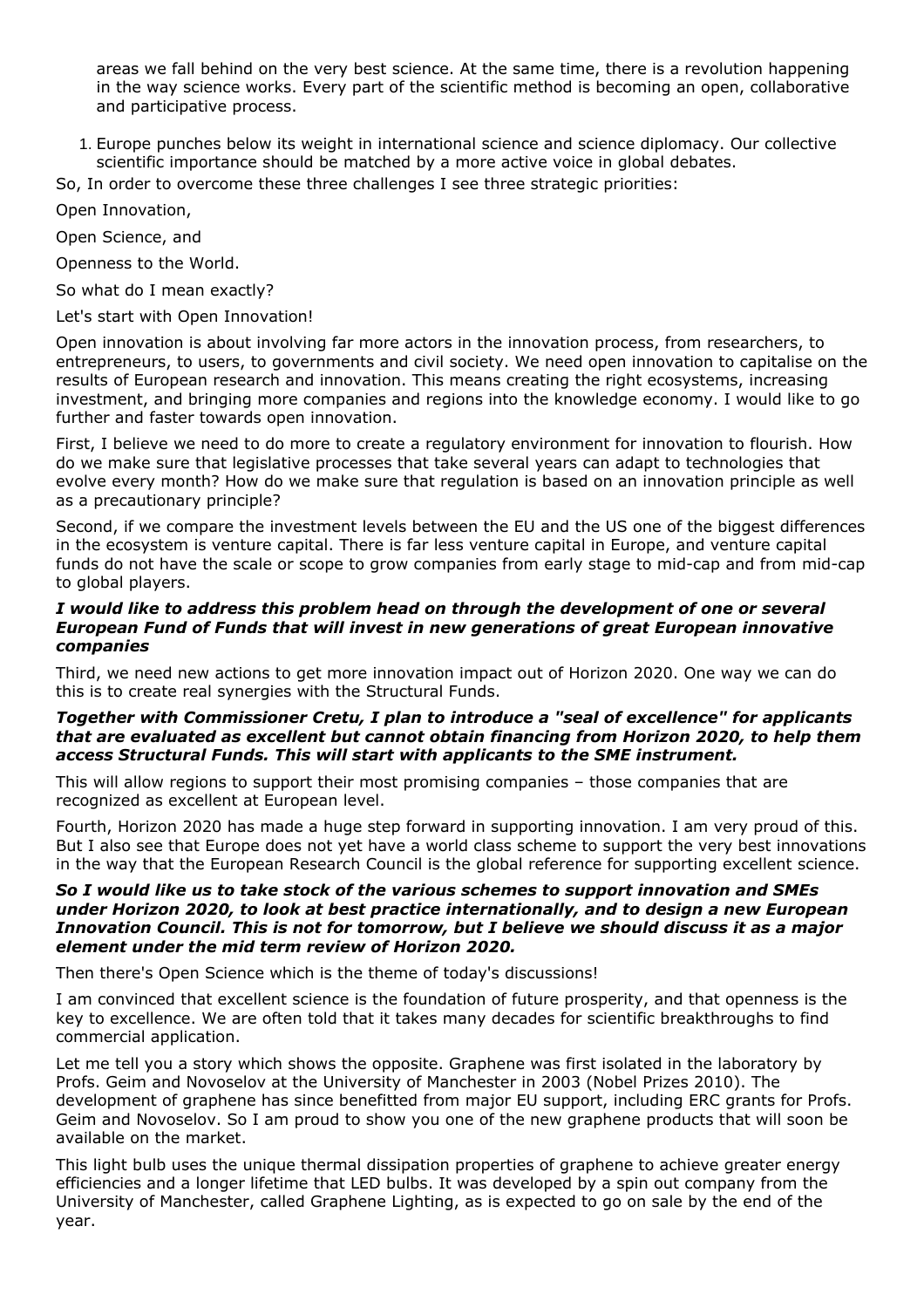But we must not be complacent. If we look at indicators of the most excellent science, we find that Europe is not top of the rankings in certain areas. Our ultimate goal should always be to promote excellence not only through ERC and Marie Skłodowska-Curie but throughout the entire H2020.

For such an objective we have to move forward on two fronts:

First, we are preparing a call for European Science Cloud Project in order to identify the possibility of creating a cloud for our scientists. We need more open access to research results and the underlying data. Open access publication is already a requirement under Horizon 2020, but we now need to look seriously at open data.

This will mean setting standards for the management, interoperability and quality of scientific data. I would like to see progress on this in next 12 months. And I will want to see what further support or requirements for open data should be introduced in Horizon 2020 following the mid term review.

Second, I strongly believe that the time has come for a European initiative on research integrity. This will be a subject of one of the sessions tomorrow and I would like to see the discussion including policy makers, research funders, research institutions and researchers themselves.

### *Indeed I think we should launch a new European Research Integrity Initiative – with clear standards and mechanisms to tackle scientific misconduct – by the end of this year.*

This will not only boost scientific excellence, but it will show to the public that European science is above reproach.

Finally we need to be Open to the World!

Europe is a global leader in science, and this should translate into a leading voice in global debates. To remain relevant and competitive, we need to engage more in science diplomacy and global scientific collaboration. It is not sufficient to only support collaborative projects; we need to enable partnerships between regions and countries.

Challenges in areas like energy, health, food and water are global challenges. And Europe should be leading the way in developing global research partnerships to address these challenges. This means speaking with one voice, and close coordination with Member States' international collaborations. The example of the EDCTP initiative shows that we can do it.

But I would like to go much further and begin building a global research area. This will not happen in one step, but through developing partnerships with other areas, such as China, Latin America and the United States. As a first step, we announced two weeks ago the creation of a Common Research Area at the Academic Summit of Heads of State and Government of the European Union and the Community of Latin America and Caribbean States. I would like to take a similar step next Monday, when I co-chair the EU China Innovation Cooperation Dialogue.

## *So, during my mandate I commit myself to launch and expand a series of international initiatives.*

Let me give some examples:

- I will work with Latin America and African partners to launch a common research strategy for the South Atlantic, mirroring what has been done for the North Atlantic under the Galway initiative.
- I am working with Member State and partner governments to launch the PRIMA initiative as a joint research programme on water and food for the Mediterranean region.
- We should invest more in projects like the SESAME initiative in Jordan that enables researchers from across this region to work together on world class science.

This conference is our opportunity to complete the current ERA and Innovation Union actions and to move forward confidently towards open innovation, open science and open to the world. This new InnovationERA must be based on actions and not words. I have mentioned a few examples today, but there are no doubt other possibilities and better ideas.

We should not be afraid of testing new ideas and piloting new actions [Drew Faust the Dean of Harvard always tells students: "A key part of any success is the part of you that is willing to fail"] . But we then must have the discipline to stop those which are not working, and the ambition to scale up what works. Research and innovation must take a long term perspective and not be trapped by the past. And we must make sure that each one of our actions brings in new entrants, young researchers, dynamic entrepreneurs, and people who have never been involved in European research and innovation.

This isn't just another Commission conference.

This is your chance to feed your ideas and aspirations into this new strategy. We will find out soon enough what works and what doesn't and we will build on our successes together.